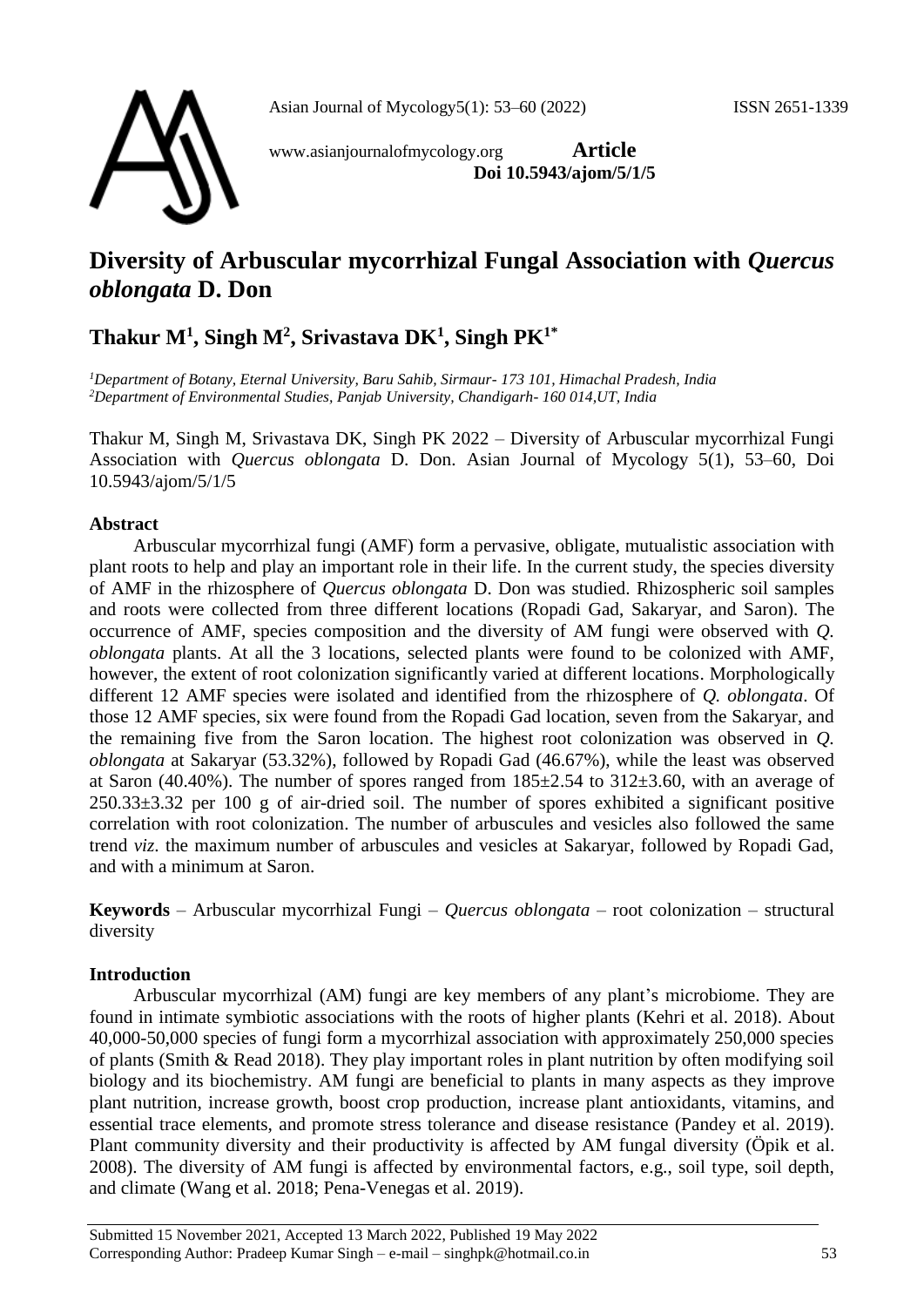Diversity of AM fungi was reported in members of the family Fagaceae, e.g. *Castanea, Fagus, Castanopsis, Lithocarpus, Quercus,* etc. (Kremer et al 2012). Among the above, the genus *Quercus* is an important member of the family Fagaceae. Genus *Quercus* possesses nearly 450 species and is distributed worldwide (Joshi & Juyal 2017). Many species of *Quercus* are potential sources of fuel, timber, fodder, colors and secondary metabolites (Prasad et al 2015), and most of them are reported to be effective for groundwater conservation (Singh et al. 2015, Singh & Rawat 2012). They grow well on fertile clayey or loamy soils but not too well on dry sites (Joshi & Juyal 2017). Previously, AM fungi have been reported from *Q. myrsinifolia* (Tam & Griffiths 1993), *Q. agrifolia* (Warburton & Allen 2001), *Q. rubra* (Dickie et al., 2001), and *Q. garryana* (Moser et al. 2005).

Species *Quercus oblongata* D. Don (synonyms: *Q. dealbata* Wall, *Q. incana*Roxb., *Q. lanata* var. *incana*Wenz., *Q. leucotrichophora* A. Camus ex Bahadur, *Q. leucotrichophora* A. Camus), commonly known as 'Banj oak' or 'Ban oak', is an important evergreen tree in the tropical and temperate areas. In the Himalayan region, the 'Banj oaks' are distributed at altitudes between 1500 m to 2300 m above the mean sea level (Thadani & Ashton 1995). Ethno-medicinally, *Q. oblongata* is an important species. In Swat valley of Pakistan, the powder made from fruits of these species are used in the treatment of urinary infection; In Ladakh(Jammu and Kashmir) of India, barks of these species are used to cure toothache and piles, leaves in the treatment of diarrhoea and gumresins in stomachache (Pandey et al. 2019). In absentia of a report on the diversity of AM fungal association with such an important plant, i.e., *Q. oblongata* led us to choose this species for the present study.

#### **Materials & Methods**

#### **Description of Study Site**

Samples were collected from Mandi District in three areas; Ropadi Gad, Sakaryar, and Saron. Mandi District is located at the latitude of 31.5892° N and 76.9182° E of Himachal Pradesh and at an altitude of 760 meters from sea level. The plant *Quercus oblongata* was found in the above three areas of Mandi, Himachal Pradesh*. Quercus oblongata* grows up to elevation, 1500 to 2400 feet above sea level. Soil and root samples were collected in December. Laboratory studies were conducted at Eternal University, Baru Sahib, Himachal Pradesh, India.

#### **Isolation, Estimation, and Identification of the AMF spores from the soil samples**

Isolation of AMF spores from the soil samples (3 samples from each location) was done using the wet-sieving and decanting method of Gerdmann & Nicolson (1963). A procedure provided by Gour & Adholleya (1994) for the estimation of AM fungal spores was adopted. Identification of AMF fungi was done following the different identification keys (Schenck & Perez, 1990; [www.amf.phylogeny.com\)](http://www.amf.phylogeny.com/).

#### **Collection, Staining, and Management of root samples**

Roots were carefully extracted with the aid of a hoe without damaging fine roots. Separated finer feeder roots were gently shaken to remove adhering soil particles. All the root samples were brought to the lab in labelled polythene bags. The root samples soaked in FAA (Formalin-Acetic Acid-Alcohol) can be kept up to 2.5 years before assay with no adverse effect on the samples (Brundrett al. 1984). To view internal features of plant tissues, clearing procedures that used chemical agents to extract cell contents and cell wall pigments were commonly used. The root clearing and staining method of Phillips & Hayman (1970) was followed.

#### **Assessment of Colonization**

The slide system of Giovannetti & Mosse  $(1980)$  was used to determine colonization by AMF fungi. One centimeter (1 cm) long root segment was chosen randomly from stained samples and placed on microscopic slides in a group of ten bits. In each of the ten parts, the presence or absence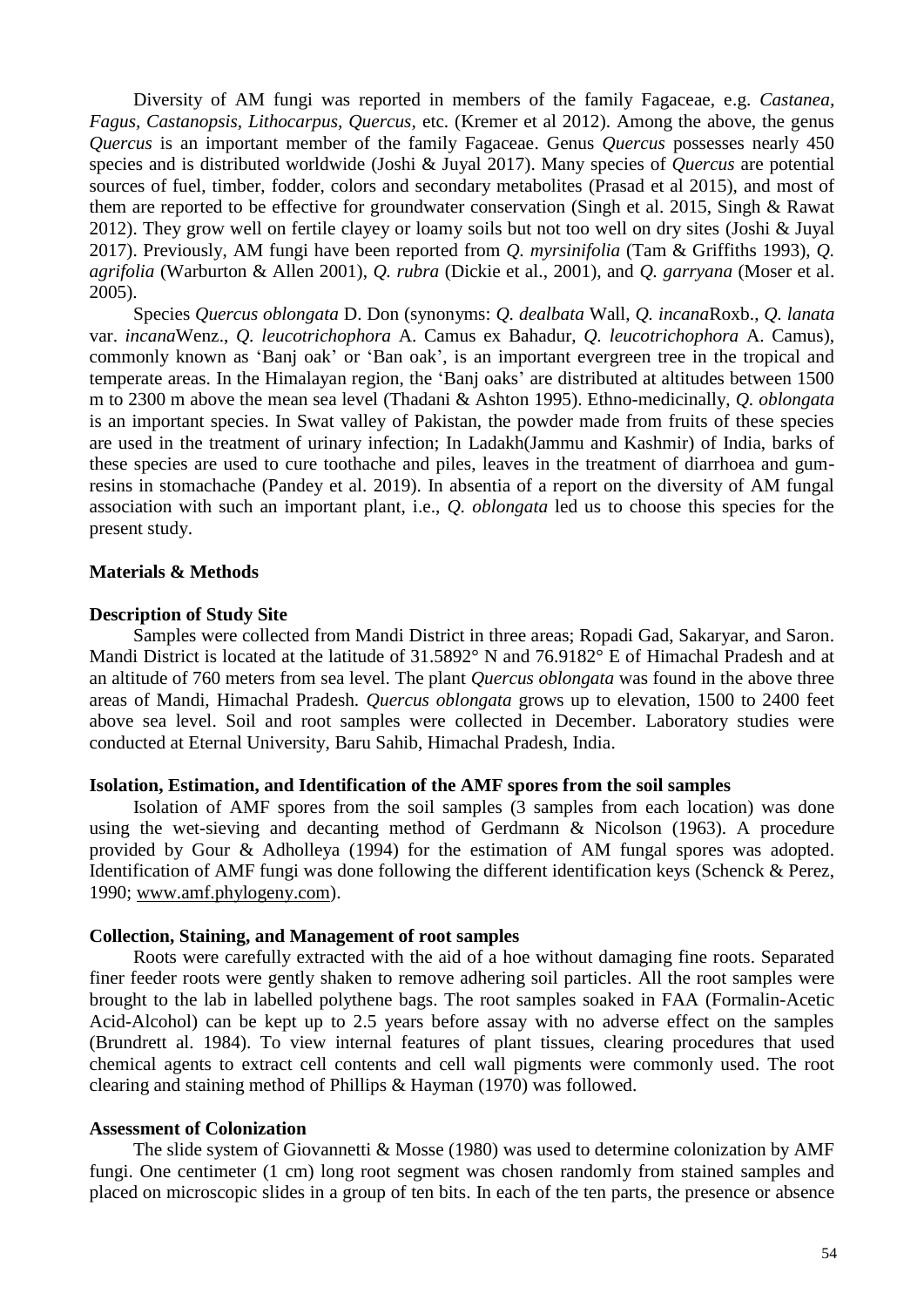of root colonization were reported with a minimum of 100 root segments for each site. The percentage of roots colonized was calculated by the following formula:

$$
Fungal \, Cohization \, (*) = \, \frac{Number \, of \, intersections \, with \, fungal \, structures}{Total \, number \, of \, intersections \, studied} \, \times 100
$$

#### **Frequency, Density and Relative density of AM fungi**

The frequency of different AM fungal species was calculated at different sites based on their occurrence with the dominant plant species selected.

Frequency (F) 
$$
\frac{N_{0.0f} \text{ host plants having a AM species}}{\text{Total No.of host plants examined}} \times 100
$$

Density and relative density of each site and each AM fungi species were calculated using the following formula:

> $Density = \frac{Total\ no. of\ individuals\ of\ AMF\ species\ in\ all\ fields}{Total\ no. \ of\ fields\ studied}$  $Relative density = \frac{Density}{Total Density} \times 100$

#### **Results**

#### *Arbuscular Mycorrhizal Fungal Species*

In the present study, a total of 12 AMF species belonging to five genera were identified, associated with *Q. oblongata* rhizosphere at selected locations, viz. Ropadi Gad, Sakaryar, and Saron of the Mandi District of Himachal Pradesh, India. The *Acaulospora, Diversispora, Gigaspora, Glomus*, and *Scutellospora* spores are present in the rhizosphere soils of *Q. oblongata* (Table 1; Fig. 1). Among them, the *Acaulospora* accounts for 41.67% of all the identified AMF species, followed by *Glomus* at 33.33%. Only one species was found from each of the *Diversispora, Gigaspora* and *Scutellospora* genera, accounting for 8.33% of the total number of AMF species (Table 1; Fig. 1). Out of the 12 AMF species, six (6), i.e., *Acaulospora denticulate*, *A. longula, Diversispora pustulata, Gigaspora albida, Glomus etunicatum*, and *G. hoi,* were found in Ropadi Gad, while seven, i.e., *A. denticulate, A. lacunose, A. mellea, A. myriocarpa, G. etunicatum, G.hoi, Secutellospora calospora,* were found in Sakaryar. Of them, four (4) AMF species were different from those of Ropadi Gad and three (3) were similar. At the Saron, five (5) AMF species, i.e., *A. denticulate, A.mellea, G. caledonium, G. hoi and G. pansihalos,* were found. Among which, two (2) species were similar to the isolates from Ropadi Gad, and three (3) with those from Sakaryar (Table 1; Fig. 1).

| Table 1 Species composition of Arbuscular mycorrhizal fungi. |  |  |  |  |  |  |  |  |  |  |  |
|--------------------------------------------------------------|--|--|--|--|--|--|--|--|--|--|--|
|--------------------------------------------------------------|--|--|--|--|--|--|--|--|--|--|--|

| Location   | <b>Number</b><br>of Species | <b>AMF</b> species observed                                                        | <b>Simpson index</b><br>(D) | <b>Dominance index</b><br>approximation |
|------------|-----------------------------|------------------------------------------------------------------------------------|-----------------------------|-----------------------------------------|
| Saron      | 5                           | A. denticulate, A.mellea, G. caledonium,                                           | 0.15                        | 0.63                                    |
| Ropadi Gad | 6                           | G. hoi, G. pansihalos<br>A. denticulate, A.longula, D.                             | 0.23                        | 0.78                                    |
|            |                             | pustulata, G. albida, G. etunicatum, G.<br>hoi                                     |                             |                                         |
| Sakaryar   |                             | A. denticulate, A. lacunose, A. mellea, A.<br>myriocarpa, G. etunicatum, G.hoi, S. | 0.32                        | 0.86                                    |
|            |                             | calospora                                                                          |                             |                                         |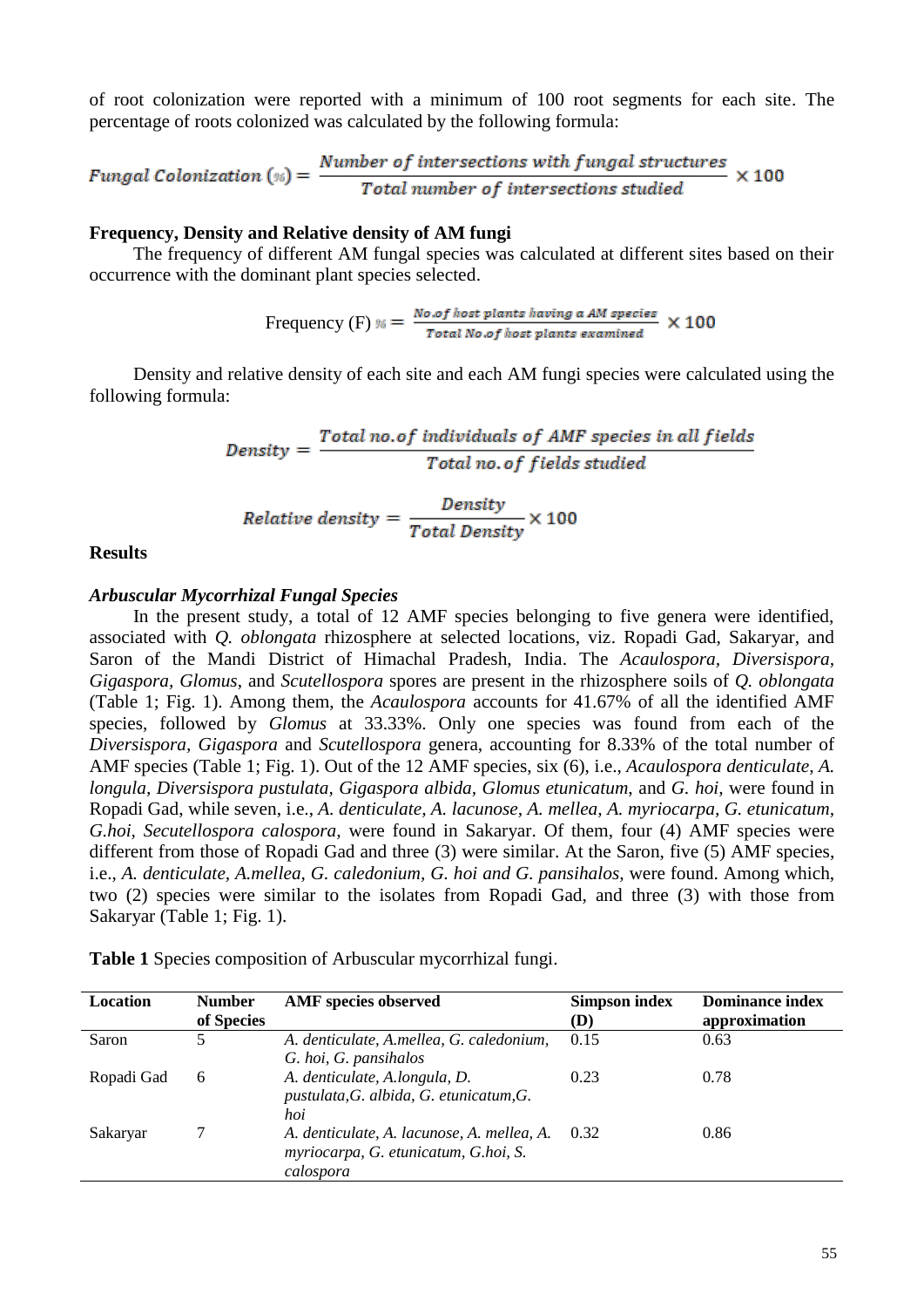

**Fig. 1** – Different AMF species associated with *Q. oblongata* at all the sites*.* A *Acaulospora denticulate,* B *A. lacunose.* C *A. longula.* D *A. mellea.* E *A. myriocarpa.* F *Diversispora pustulata.* G *Gigaspora albida.* H *Glomus caledonium.* I *G. etunicatum.* J *G. hoi.* K *G. pansihalos.* L *Scutellospora calospora.*

### *Root colonization, spore number and Diversity of AMF*

Table 2 displays the pH, root colonization, spore numbers, number of arbuscules, number of vesicles, and diversity of AMF in the rhizosphere soils of *Q. oblongata*. The highest pH (7.60) was recorded at Sakaryar, while the other two locations did not show a significant difference from each other. The highest root colonization was observed in *Q. oblongata* at Sakaryar (53.32%), followed by Ropadi Gad (46.67%) and Saron (40.40%). The number of spores ranged from 185±2.54 to  $312\pm3.60$ , with an average of  $250.33\pm3.32$  per 100 g of air-dried soil (Table 2; Fig. 2). The number of spores exhibited a significant positive correlation with root colonization. The number of arbuscules and vesicles also followed a similar trend, *viz*., the maximum number of arbuscules and vesicles were observed at Sakaryar, followed by Ropadi Gad and Saron. A total of 12 AMF species within five genera were identified associated with *Q. oblongata* rhizosphere. *Acaulospora, Diversispora, Gigaspora, Glomus* and *Scutellospora* spores were present in the rhizosphere soils of *Q. oblongata* (Table 2). At the Sakaryar location, a maximum of seven (7) AMF species were observed, while six (6) AMF species were found at Ropadi Gad. At the Saron, only five (5) AMF species were recorded. There is a positive correlation observed between the number of AMF species and spore numbers, arbuscules and vesicle numbers (Table 2).

**Table 2** pH, root colonization, number of spores, number of arbuscules, vesicles and diversity of AMF with *Q. oblongata* roots.

| S.<br>No. | Location      | pH value        | Root<br><b>Colonization</b><br>$(\%)$ | spore<br>number/<br>$100$ g soil | No. of<br>arbuscules/<br>cm root | No. vesicles/<br>cm root | No. of<br>species |
|-----------|---------------|-----------------|---------------------------------------|----------------------------------|----------------------------------|--------------------------|-------------------|
| 1.        | Ropadi<br>Gad | $7.32 \pm 0.15$ | $46.67 \pm 2.45$                      | $312\pm3.60$                     | $1.16 \pm 0.11$                  | $2.02 \pm 0.12$          | 6                 |
| 2.        | Sakaryar      | $7.60 \pm 0.25$ | $53.32 \pm 2.71$                      | $254 \pm 2.94$                   | $1.30\pm0.11$                    | $3.65 \pm 0.13$          |                   |
| 3.        | Saron         | $7.28 \pm 0.25$ | $40.40 \pm 1.70$                      | $185 \pm 2.54$                   | $0.93 \pm 0.03$                  | $1.63 \pm 0.11$          |                   |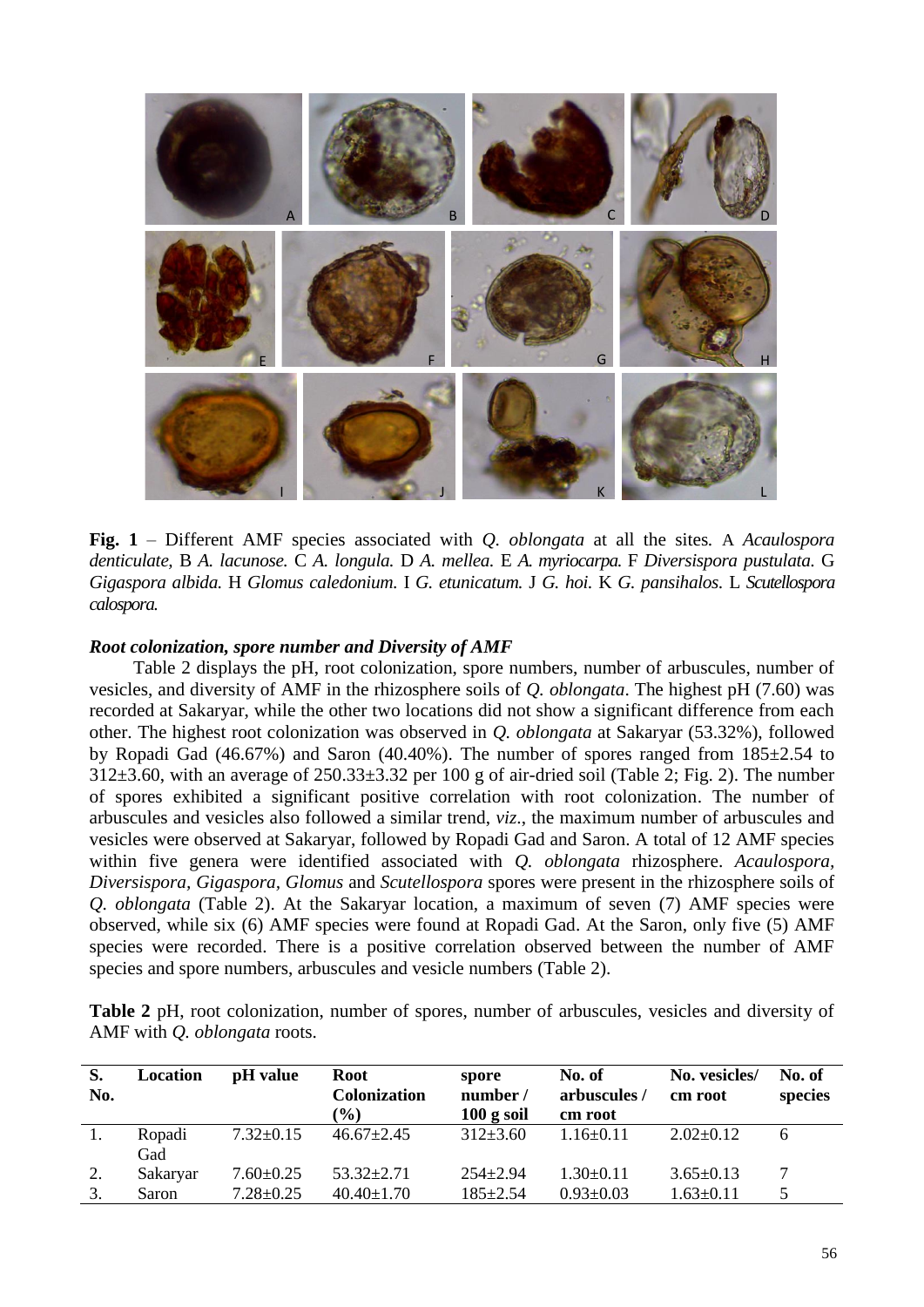

**Fig. 2** – Root colonization with AMF species *Q. oblongata* roots

## *Occurrence, density, frequency and importance value of AM fungi*

The occurrence, density, relative density, frequency and importance value of different AM fungi associated with *Q. oblongata* as observed in different locations are presented in Table 3. *Acaulospora denticulate* and *G. hoi* recorded the highest density (1.00), the highest relative density (16.72) at a frequency of 100%with *Q. oblongata*, followed by *A. mellea. Glomus etunicatum*  showed a density of 0.67, a relative density of 11.24, and a frequency of 66.67%. *Acaulospora longula, A. lacunose, A. myriocarpa, D. pustulata, G. albida, G. caledonium, G. pansihalos* and *S. calospora* supported the least density (0.33), least relative density (5.52) at a frequency of 33.33% (Table 3).

| Sr.            |                       | <b>Location</b> |                 |     |                      | <b>Relative</b>                    | $\frac{0}{0}$ | Importance   |  |
|----------------|-----------------------|-----------------|-----------------|-----|----------------------|------------------------------------|---------------|--------------|--|
| No.            | <b>AMF</b> Species    | Ropadi<br>Gad   | <b>Sakaryar</b> |     | <b>Saron</b> Density | <b>Density</b><br><b>Frequency</b> |               | <b>Value</b> |  |
| 1              | A. denticulate        | $+$             | $+$             | $+$ | 1.00                 | 16.72                              | 100.00        | 58.36        |  |
| $\overline{2}$ | A. lacunosa           |                 | $+$             |     | 0.33                 | 5.52                               | 33.33         | 19.43        |  |
| 3              | A. longula            | $+$             |                 |     | 0.33                 | 5.52                               | 33.33         | 19.43        |  |
| $\overline{4}$ | Acaulospora<br>mellea |                 | $+$             | $+$ | 0.67                 | 11.24                              | 66.67         | 38.96        |  |
| 5              | A.<br>myriocarpa      |                 | $\ddot{}$       |     | 0.33                 | 5.52                               | 33.33         | 19.43        |  |
| 6              | D.<br>pustulata       | $+$             |                 |     | 0.33                 | 5.52                               | 33.33         | 19.43        |  |
| 7              | G. albida             | $+$             |                 |     | 0.33                 | 5.52                               | 33.33         | 19.43        |  |
| 8              | Gl.<br>caledonium     |                 |                 | $+$ | 0.33                 | 5.52                               | 33.33         | 19.43        |  |
| 9              | Gl.<br>etunicatum     | $+$             | $+$             |     | 0.67                 | 11.24                              | 66.67         | 38.96        |  |
| 10             | Gl. hoi               | $+$             | $+$             | $+$ | 1.00                 | 16.72                              | 100           | 58.36        |  |
| 11             | Gl.<br>pansihalos     |                 |                 | $+$ | 0.33                 | 5.52                               | 33.33         | 19.43        |  |
| 12             | S. calospora          |                 | $\ddot{}$       |     | 0.33                 | 5.52                               | 33.33         | 19.43        |  |

**Table 3:** Occurrence, density, frequency and importance value of AM fungi in *Q. oblongata* at different locations.

Relative abundance (RA), frequency (F), and species number of the total AMF genera identified at three locations on *Q. oblongata* are shown in Table 3. The *Acaulospora* genus showed a maximum number of species (5), whereas four (4) species were observed at Sakaryar and two (2) each at Ropadi Gad and Saron locations. *Acaulospora* also showed the highest frequency (33.33%)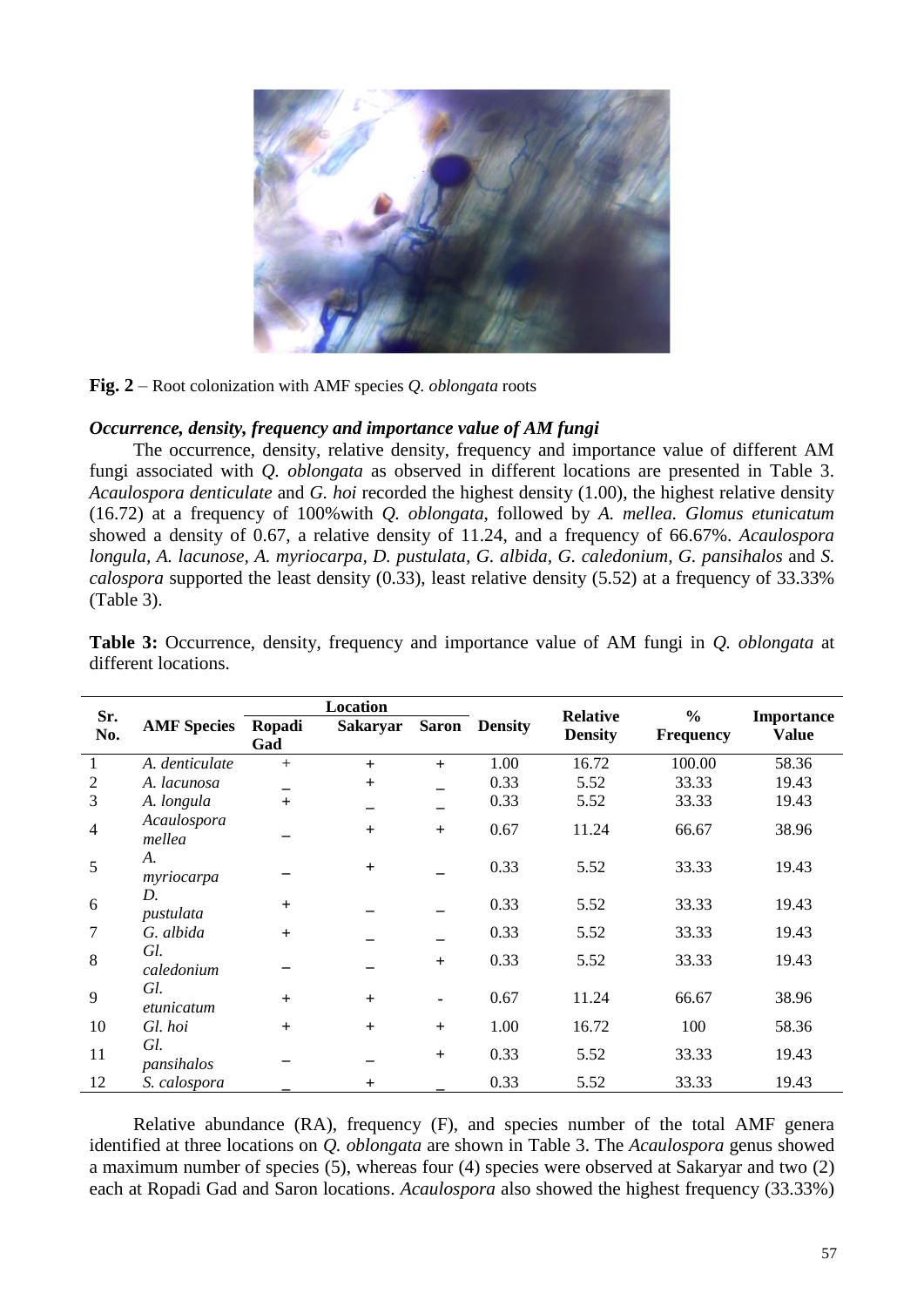and the highest relative abundance (50.00%) at Sakaryar. *Glomus* was the second most dominant genus, recorded with four (4) species. Of them, three (3) were observed at Saron, followed by Sakaryar with two (2), and only one (1) at Ropadi Gad. *Diversispora* and *Gigaspora* genera were only observed at Ropadi Gad. *Scutellospora* genus was observed only at Sakaryar in association with *Q. oblongata* plants (Table 3).

### **Discussions**

In the present study, we isolated and identified AMF in the rhizosphere of *Q. oblongata* at three different locations. A total of 12 AMF species belonging to five genera were identified (Table 1), indicating that *Q. oblongata* has fewer AMF species than what was reported on apples (40 AMF species) in apple orchards of Himachal Pradesh (Mehta and Bharat 2013) and from the different land-use system (24 AMF species) of Arunachal Pradesh (Bordoloi et al. 2015). The number of species we identified is similar to that reported in the study of Vyas et al. (2006) in the subtropical regions of Madhya Pradesh, associated with the wheat crop. The dominant AMF genera in all three locations associated with *Q. oblongata* were *Acaulospora* and *Glomus,* and the dominant species was *A. denticulate*. Similar to this study, *Glomus* and *Acaulospora* were widely distributed and dominant in the rhizosphere of plant species in Madhya Pradesh (Singh et al. 2011), and similar results were also observed in China (Bi et al. 2019) where *Acaulospora* and *Glomus* were dominant. These results confirm that the two (2) AMF genera are widely distributed, broadspectrum ecotypes in ecosystems (Singh et al. 2010).

In the current study, some AMF species occurring in natural habitats were detected in association with *Q. oblongata* at three (3) locations, *i.e., Acaulospora, Glomus, Diversispora, Gigaspora, and Secutellospora*. AMF species, *A. denticulate*, *A. lacunose*, *A. longula*, *A. mellea*, *A. myriocarpa*, *D. pustulata*, *G. albida, G. caledonium, G. etunicatum, G. hoi, G. pansihalos,* and *S. calospora* were found in association with *Q. oblongata* plant. Our results are supported by Prasanthi et al. (2016), who isolated AMF from two medicinal plants belonging to four genera *Acaulospora, Entrophosphora, Glomus*, and *Scutellospora*. They described *Glomus* as the most dominant genus in contrast to *Acaulospora* in this study (Table 2). Chanda et al. (2014) also found the dominance of *Glomus* genus in Assam (India) in the Eastern Himalayan region, with species such as *G. fasciculatum, G. macrocarpum,* and *G. mosseae* as the most dominant. Pramod et al. (2006) found *Glomus* as the most occurring species with the highest spore count, and the genera *Acaulospora, Entrophospora, Gigaspora, Sclerocystic,* and *Scultellospora* occurred regularly, with lower spore densities in apple orchards in Himachal Pradesh.

This was the first study investigating AMF species associated with *Q. oblongata*. Twelve (12) morphologically different species of AMF were recorded at all three locations. *Qurecus oblongata*  plantations had different AMF species composition, spore abundance and species richness. There is a high impact of *Q. oblongata* plant on the native AMF community. All the observed characteristics were compared with those of plants in the natural vegetation in an undisturbed environment. The presence of AMF populations in the root zone of the plants most likely owes a great deal to agricultural inputs, such as fertilizer.

In the present study, spore numbers were positively correlated with high root colonization of plant roots. High root colonization can directly affect the absorption of nutrients and translocation of the solutes from soil to the plant roots. Differences in root colonization rates of the plants at different locations were also observed. Similar results have been reported by other researchers (Shukla et al. 2015; Liu et al. 2016). The variation in spore number at different locations was considerable, and may best be explained by spore production capacity (Clapp et al. 2010) because spore density was not correlated with the plant root colonization percentage (Tian et al. 2009). AMF richness, diversity and community structure were investigated, with individual AMF species on morphological bases as *Acaulosporaceae* spores have key characters permitting identification at the species level. Many studies of AMF have been carried out using this approach, such as da Silva et al. (2017), who reported 37 AMF species representing 12 genera similar to this study.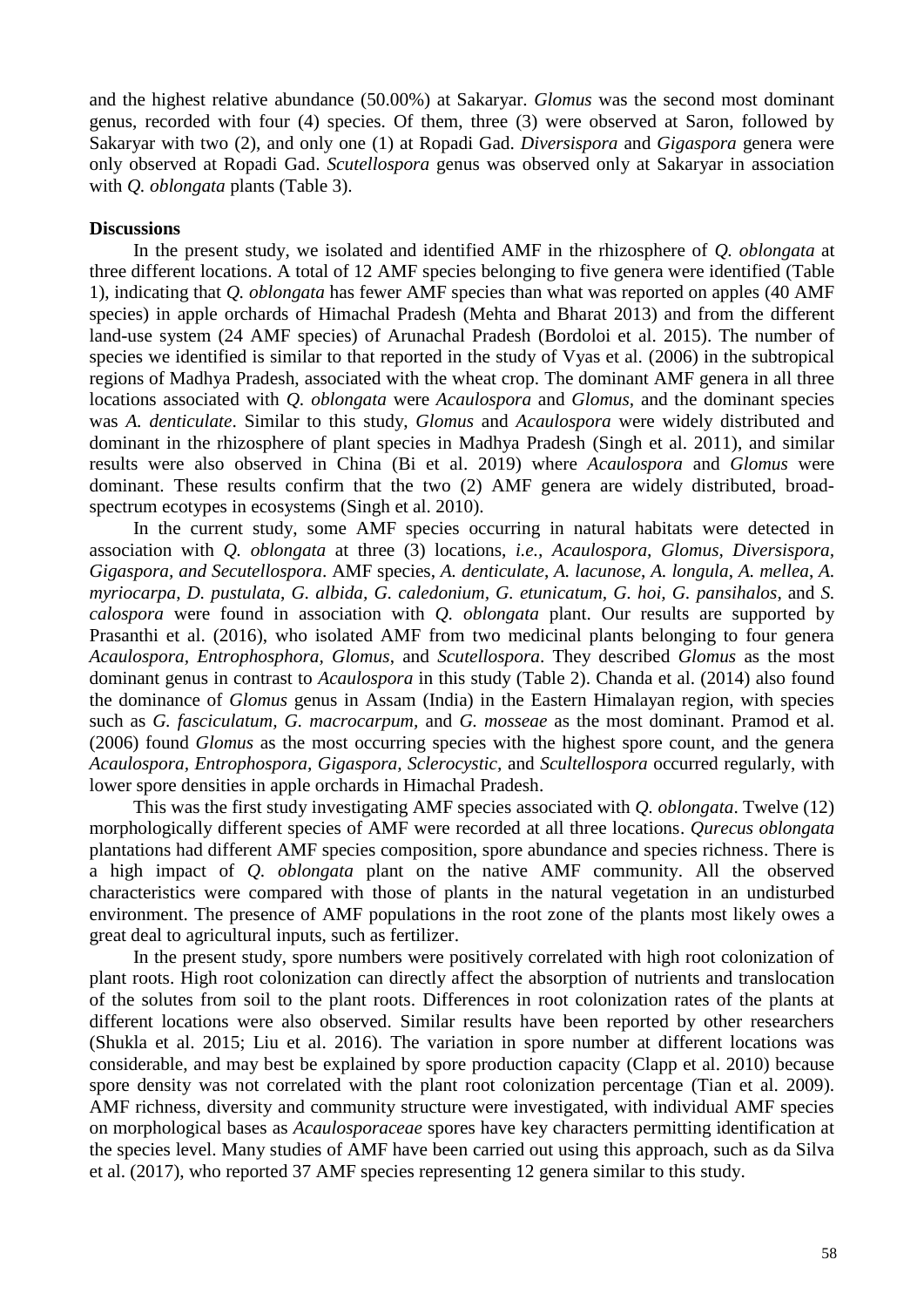The AMF diversity and distribution in different places and soils were studied. The maximum number of AMF species were found at Sakaryar, a total of seven (7) AMF species, at Saron five (5) AMF species, and Ropadi Gad recorded six (6) AMF species. The great density and diversity of AMF found in protected precious forests dominated by local plant species demonstrate (Singh et al. 2011) the value of mycorrhizal symbionts, the genetic reservoirs in their natural environments (Liu et al. 2016). The present study also serves as a revelation on the influence of plant communities on AMF diversity and spore abundance.

#### **References**

- Bi Y, Xiao L, Liu R. 2019 Response of arbuscular mycorrhizal fungi and phosphorus solubilizing bacteria to remediation abandoned solid waste of coal mine. International Journal of Coal Science and Technology 6, 603–610.
- Bordoloi A, Nath PC, Shukla AK. 2015 Distribution of arbuscular mycorrhizal fungi associated with different land use systems of Arunachal Pradesh of Eastern Himalayan region. World Journal of Microbiology and Biotechnology 31, 1587–1593.
- Brundrett MC, Piche Y, Peterson RL. 1984 **–** A new method for observing the morphology of vesicular-arbuscular mycorrhizae. Canadian Journal of Botany 62, 2128-2134.
- Chanda D, Sharma GD, Jha DK. 2014 Isolation and identification of some arbuscular mycorrhiza (AM) fungi for phytoremediation in soil contaminated in paper mill effluent. International Journal of Current Microbiology and Applied Science3, 527-539.
- Clapp JP, Young JPW, Merryweather JW, Fitter AH. 2010 Diversity of fungal symbionts in arbuscular mycorrhizas from a natural community, New Phytologist 130, 259–265.
- da Silva IR, de Souza FA, Alves da Silva DK, et al. 2017 Patterns of arbuscular mycorrhizal fungal distribution on mainland and island sandy coastal plain ecosystems in Brazil. Microbial Ecology 74, 654–669.
- Dickie IA, Koide RT, Fayish AC. 2001 Vesicular–arbuscular mycorrhizal infection of *Quercus* rubra seedlings. New Phytologists 151, 257–264.
- Egerton-Warburton L, Allen MF. 2001 Endo- and ectomycorrhizas in *Quercus agrifolia* Nee. (*Fagaceae*): patterns of root colonization and effects on seedling growth. Mycorrhiza 11, 283–290.
- Gerdemann JW, Nicolson TH. 1963 Spores of mycorrhizal endogone species extracted from soil by Wet Sieving and Decanting. Transactions of British Mycology Society 46, 235–244.
- Giovannetti M, Mosse B. 1980 An evaluation of techniques for measuring vesicular arbuscular mycorrhizal infection in roots. New Phytologist 84, 489–500.
- Gour A, Adholeya A. 1994 Estimation of VAM spores in the soil- a modified method. Mycorrhiza News 6, 10–11.
- Joshi AK, Juyal D. 2017 Traditional and ethanobotanical uses of *Quercues leucotrichophora* A. Camus (*Quercus oblongata* D. Don) in Kuman and Garhwal region of Uttrakhand, India: A Review. International Journal of Herbal Medicine 5, 6–8.
- Kehri HK, Akhtar Q, Zoomi I, Pandey D. 2018 Arbuscular Mycorrhizal Fungi: Taxonomy and its systematics. International Journal of Life Sciences Research 6, 58–71.
- Kremer A, Abbott AG, Carlson JE, Manos PS, et al. 2012 Genomics of Fagaceae. Tree Genetics and Genomes 8, 583–610
- Liu W, Zhang Y, Jiang S, Deng Y et al. 2016 Arbuscular mycorrhizal fungi in soil and roots respond differently to phosphorus inputs in an intensively managed calcareous agricultural soil. Scientific Reports 6, 24902
- Mehta P, Bharat NK. 2013 Arbuscular-mycorrhizal associations with apple plantations of different age groups in Himachal Pradesh. Indian Phytopathology 66, 88–92.
- Moser AM, Petersen CA, D'Allura JA, Southworth D. 2005 Comparison of ectomycorrhizas of *Quercus garryana* (*Fagaceae*) on serpentine and nonserpentine soils in Southwestern Oregon. American Journal of Botany 92, 224–230